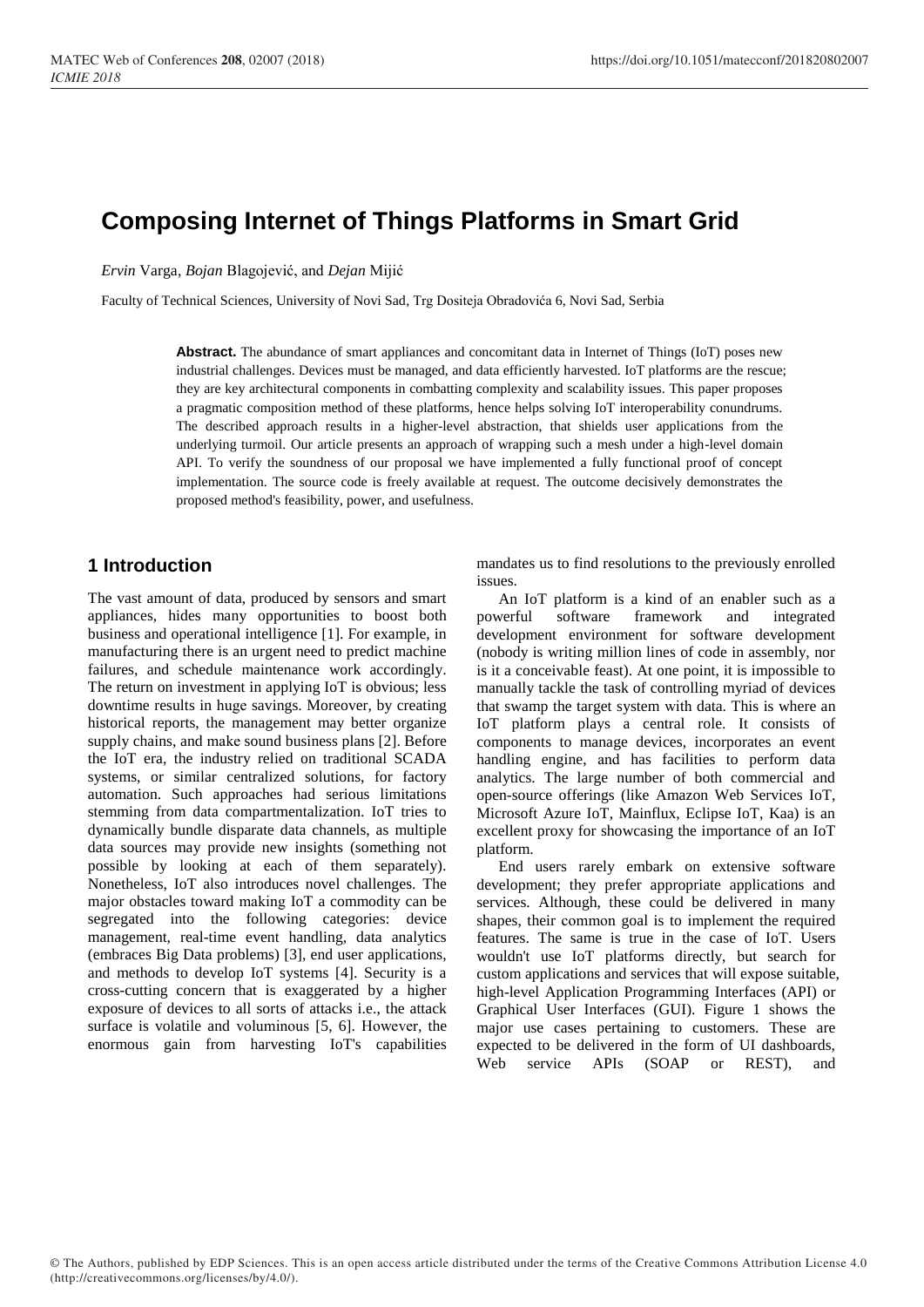

**Fig. 1** The major IoT use cases, and their relations to the two groups of users: business and operations.

straightforward configuration mechanisms. In other words, the inner details of an IoT platform should be properly hidden.

The large number of data sources cannot be efficiently encompassed by a single IoT platform (either on premise or in the cloud). Consequently, each IoT platform is responsible only for a subset of devices; IoT platforms are frequently organized into a mesh network, having devices as leafs. The wisdom is based on the main tenet of edge computing, i.e., bring processing near data. This has multiple benefits, as listed below:

- Latency is reduced when handling critical events (geographical scalability).
- Irrelevant events are filtered out, thus only crucial ones are passed further (load scalability)
- Data handling logic is distributed; hence transformations happen early (functional scalability)

Evidently, IoT platforms must interoperate to form such networks, and make application development easier. This problem has been partially tackled by the EdgeX Foundry open-source umbrella project (see https://www.edgexfoundry.org), which aims to standardize what happens between devices and IoT platforms. Such a standardization prevents vendor lock-in at device level, thus enables consumption of data from disparate sources (many times combining data sources happen in an ad-hoc fashion). The authors are part of the core team of the Mainflux open-source IoT platform (https://www.mainflux.com), and members of the EdgeX Foundry project.

This paper describes a backend application/service construction method, that provides a domain-specific high-level API, and allows single point of control (administrative scalability) for users. The work is accompanied by the proof of concept (POC) implementation, in the domain of smart grids (a principal territory of IoT [7]).

# **2 Method**

Our IoT application/service construction method embodies the next three characteristics, which are elaborated in separate sub-sections:

- API-driven development [8]
- Micro-services architectural style [9, 10]
- Stratified (layered) architectural pattern [10]

#### **2.1 API-Driven Development**

Figure 2 shows the UML activity diagram depicting the metaprocess of creating an API. A real (concrete) process would be an instance of this metaprocess configured with a set of principles, patterns, and techniques applied at each activity [8]. For example, in case of a RESTful API, there are additional constraints and specifics how to properly craft such an API [8, 11, 12], and in what ways is the concrete API process different than in the case of a SOAP based API [13].

Here are the most salient benefits of starting with an underpinning use case [8]:

It encompasses behavioral requirements.

• It has a clear goal from the primary actor's perspective.

It has a designated level helping to identify the target software layer, where this use case belongs.

It lists all the stakeholders interested in the use case.

It describes the main scenario, possibly with alternate flows.

The use case must be validated to properly reflect the intention of the primary actor. The use case later serves as a reference to verify the API. A use case is the generator of abstractions, which will become part of an API. Note that a single use case could entail multiple APIs if someone decides, for example, to apply the interface segregation principle to enhance maintainability,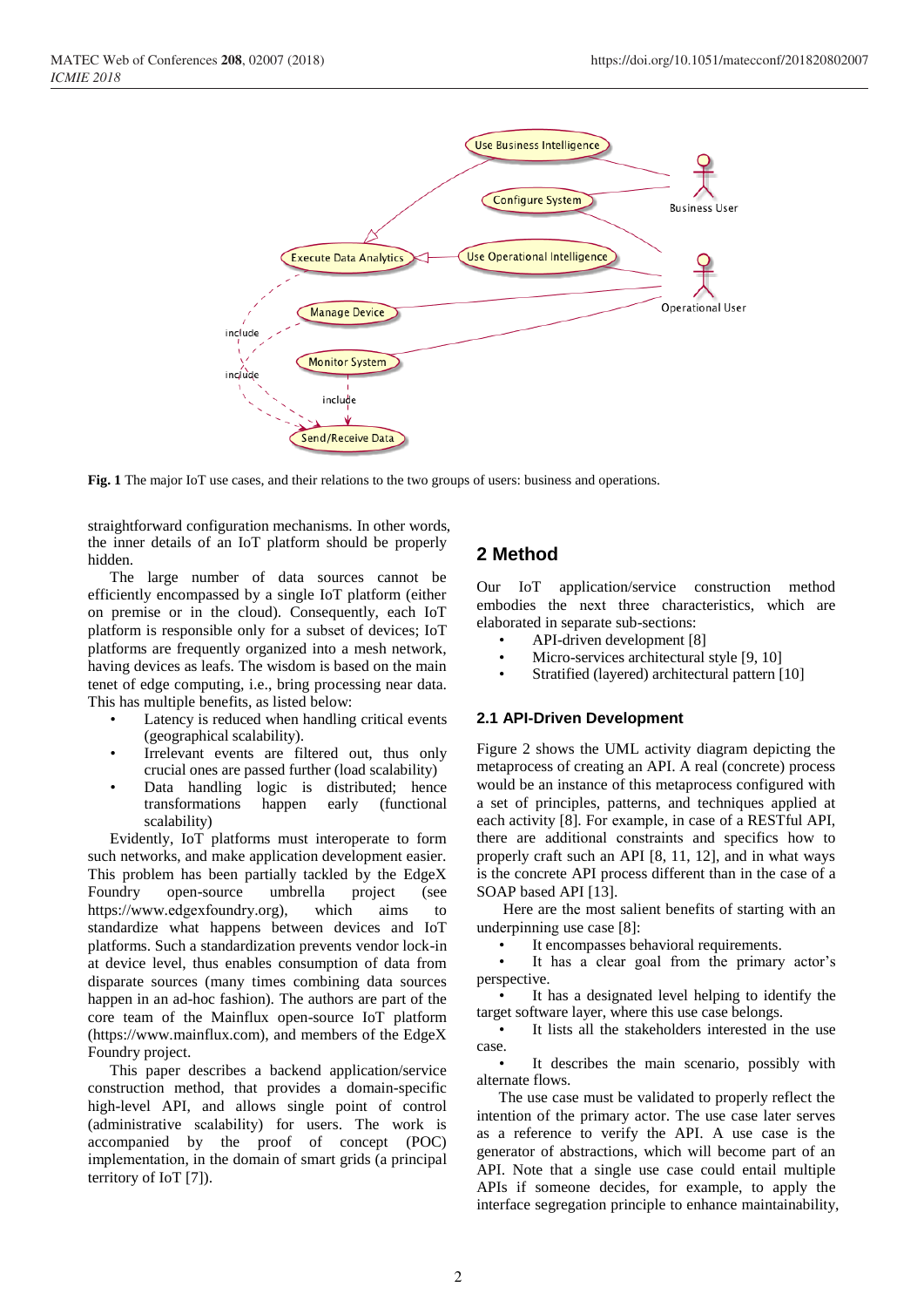usability and reusability (this is reflected in the grouping abstractions meta-activity on Figure 2) [8].



**Fig. 2.** The use-case-driven API metaprocess, where use cases play a central role in shaping the seams of the system's architecture (adapted with permission from [8]).

Figure 3 shows a typical build-up of an IoT platform (in this case Mainflux), that would serve as a model to explain the importance of use cases, and how they impact APIs. On the left side, we see the gateway facing devices, while on the right, we observe an integration point with custom applications. Devices and applications are on a completely different scale and abstraction level. Consequently, the associated APIs would serve a different purpose. Device APIs reflect specific low-level communication protocols (like, Level 1 REST, MQTT, CoAP, OSLP, Modbus, etc. [2, 7]) and goals; custom applications demand higher-level resource APIs (usually

level 2 REST according to the Richardson's maturity model [12]), that hide device handling complexities, and provide aggregated views on the system.

On the other hand, custom applications would realize even more domain specific APIs for end users. These would be truly RESTful (level 3 REST), completely shielding users from the underlying IoT platforms. This approach is compliant with the tenet of the layered design, where as we move up on the layers' ladder we encounter more business oriented abstractions.

APIs also help in organizing work across distributed development teams, that are often geographically spread out with concomitant communication issues, which is crucial at the scale of IoT. A mobile application should be developed independently from an extension to the core IoT platform, or a new firmware sitting on devices. Finally, domain specific vertical APIs boost productivity of custom mobile applications, since working against IoT platform (or devices) would be cumbersome, and require a steep learning curve.

#### **2.2 Micro-Services Architectural Style and the Layered Architectural Pattern**

The micro-services architectural style is inherently based upon the layered design, and revolves around the following principles [9]:

- Domain-driven design [14]
- High automation with autonomous deployment model (aligned with the continuous delivery paradigm)
- Information hiding and encapsulation
- Decentralization of functional aspects of a system
- Dependability via failure isolation and powerful observability

Figure 4 depicts the module decomposition view of a generic vertical micro-service exposing a RESTful API toward clients (these may be mobile applications providing a decent user interface for users). The service communicates via proxies with the corresponding IoT platforms. Nonetheless, the existence of these platforms can be either completely hidden, or published in a very abstract manner. For example, the platform may be mentioned as a data source to be grouped with other similar units to form a composite. At any rate, none of the intricacies of dealing with platform specific details should be revealed in the service's API.

It is easy to notice layers inside the micro-service: API provider, engine, and database (frequently a relational database management system for the sophisticated query mechanism). The HTTP interface is common for all REST levels (from 1 to 3). The IoT platforms are treated as black boxes (they belong to a lower layer). Nevertheless, it is possible to peak into one of them to unravel a separate world of micro-services. This is illustrated on Figure 3 in the case of the Mainflux platform. The micro-services there are used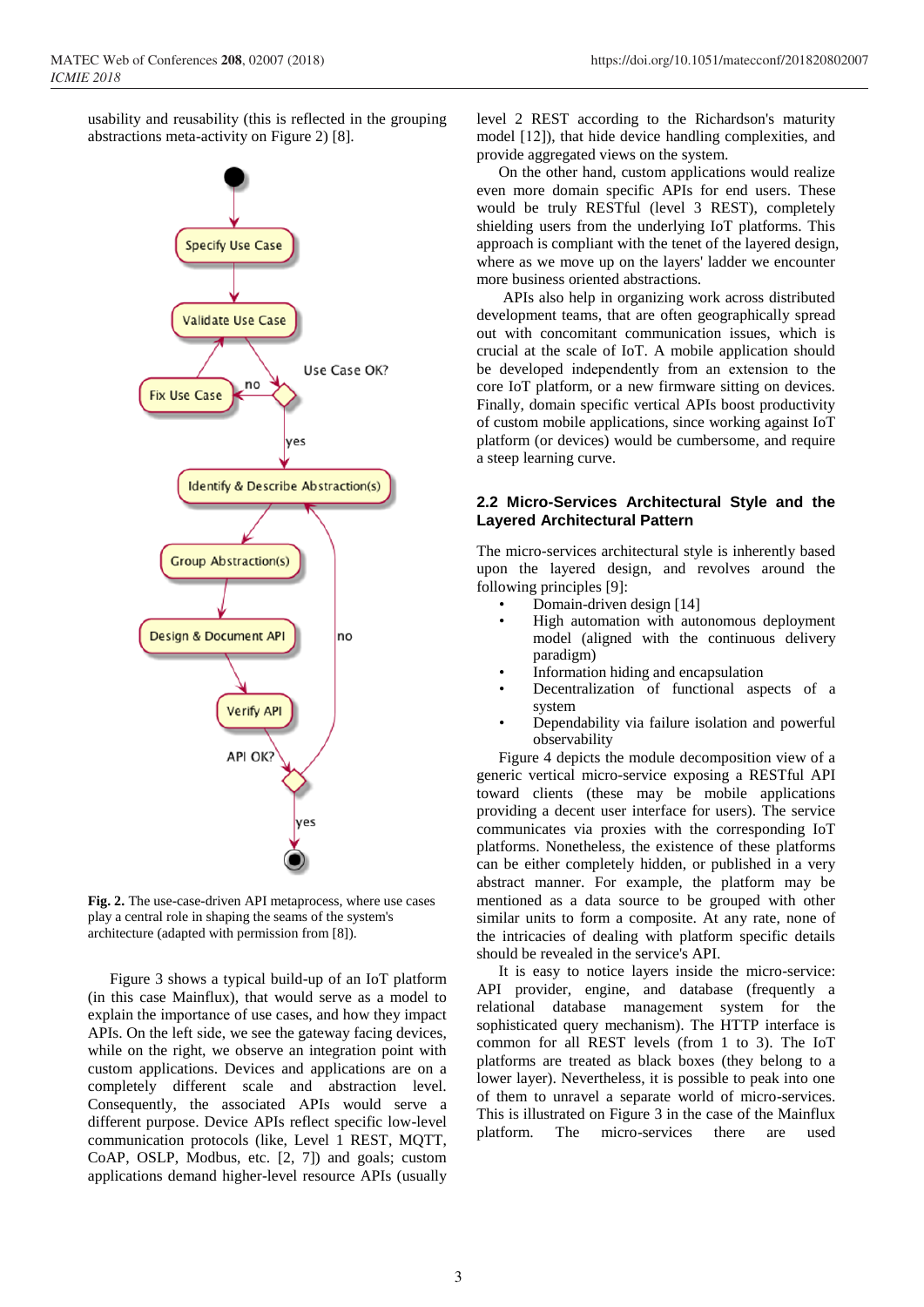

**Fig. 3.** The Mainflux software infrastructure stack, that contains all necessary components and micro-services for implementing fully functional IoT solutions (adapted with permission from http://mainflux.com). PaaS stands for Platform as a Service.



**Fig. 4.** The universal structure of a vertical IoT micro-service.

to implement the IoT platform in a scalable and faulttolerant fashion. This is the principal power behind a layered design; it is always possible to zoom in/out as necessary (abstractions are major design artifacts to tame complexity, and layers group them in the most natural manner).

### **3 Result**

The POC illustrates the method from the previous section. It showcases the management of microgrids as major building blocks of a smart grid. Each microgrid is controlled by a separate IoT platform, which is the Open Smart Grid Platform (OSGP). The POC uses the OSGP's microgrids domain for controlling and monitoring microgrids. Our custom application partially realizes the vision of OSGP's load management (https://opensmartgridplatform.org/load-management/). The POC offers a new OSGP domain to control the electricity load.